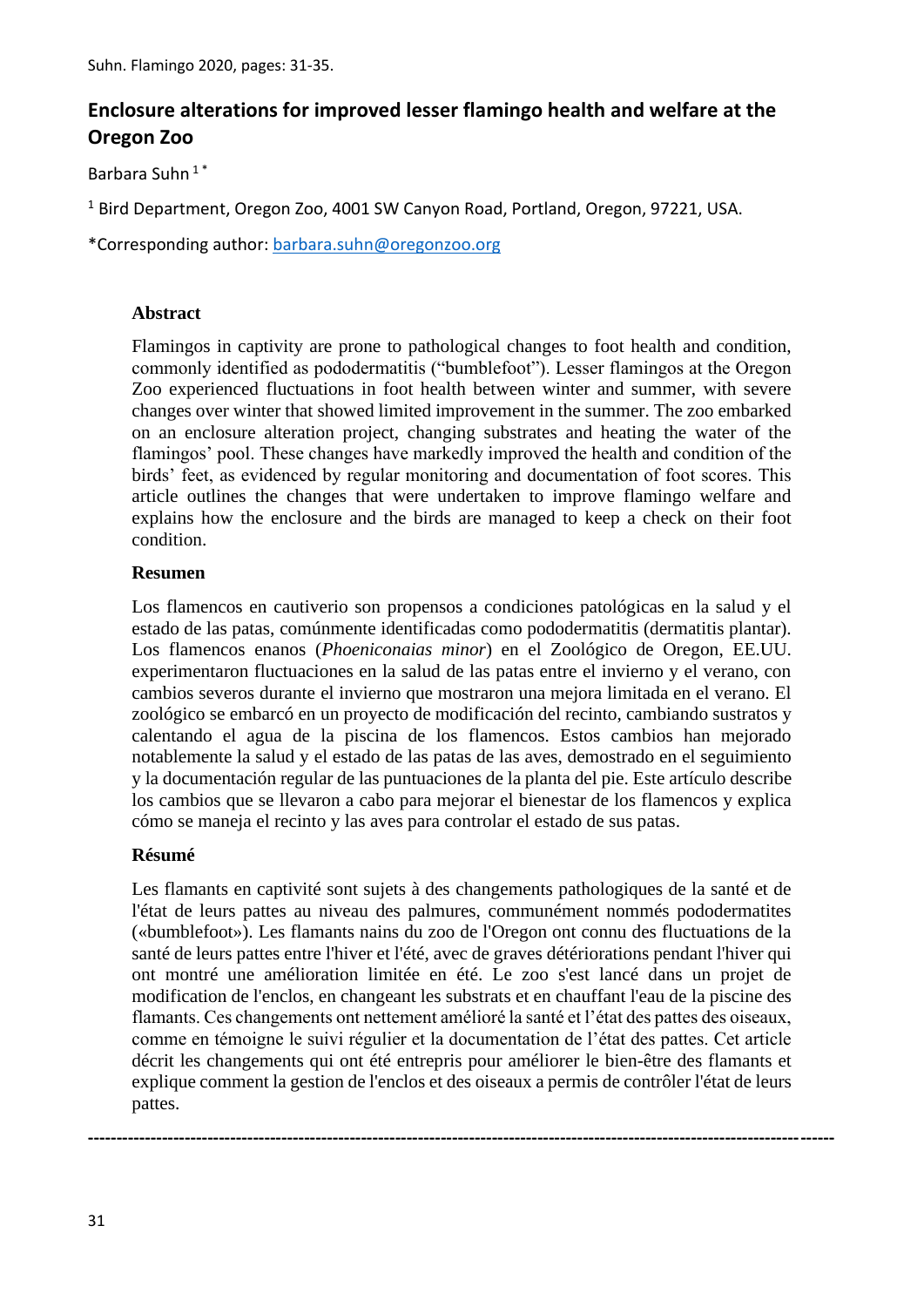Suhn. Flamingo 2020, pages: 31-35.

#### **Introduction**

At the Oregon Zoo, we care for a small flock of lesser flamingos, ranging in age from 29 to 39 years old. When I joined the team in 2018, we were monitoring their feet closely and taking regular photos for documentation and study. As with many flamingo flocks in cooler climate zoos, we struggled to maintain good foot health.

By 2019, the bird care team, together with zoo veterinarian, Dr Carlos Sanchez, had discussed several papers with extensive data on pododermatitis and different types of foot bumbles and the correlation of occurrence with various substrates and climates (Nielsen, 2010, 2012; Wyss 2014). Our flamingo area was a dirt and grass habitat with a mediumtextured concrete pool (Figure 1).



*Figure 1: The lesser flamingo enclosure at the Oregon Zoo before alterations (note, these are not some of the actual flamingos…). Photo credit: B. Suhn.*

We tried retrofitting the edge of the pool with Nomad mats, and then with artificial grass (soft, not Astroturf). We also treated the birds' feet in the winter with a combination topical cream made up of mostly A&D ointment (for good skin heath) and DMSO (Dimethylsulfoxide). Each winter, however, the birds' feet would get worse, and in the summers, improvement was limited. We

decided that major steps were needed to improve the foot health of our flock.

#### **Changes to the enclosure for better welfare**

We sampled several types of sand and ultimately selected Oregon Dune sand. We ordered enough to completely cover the concrete of the pool, as well as create a sandy beach.



*Figure 2: Sanded area in front of the flamingo's pool, covering the concrete edges (photo credit: B. Suhn).*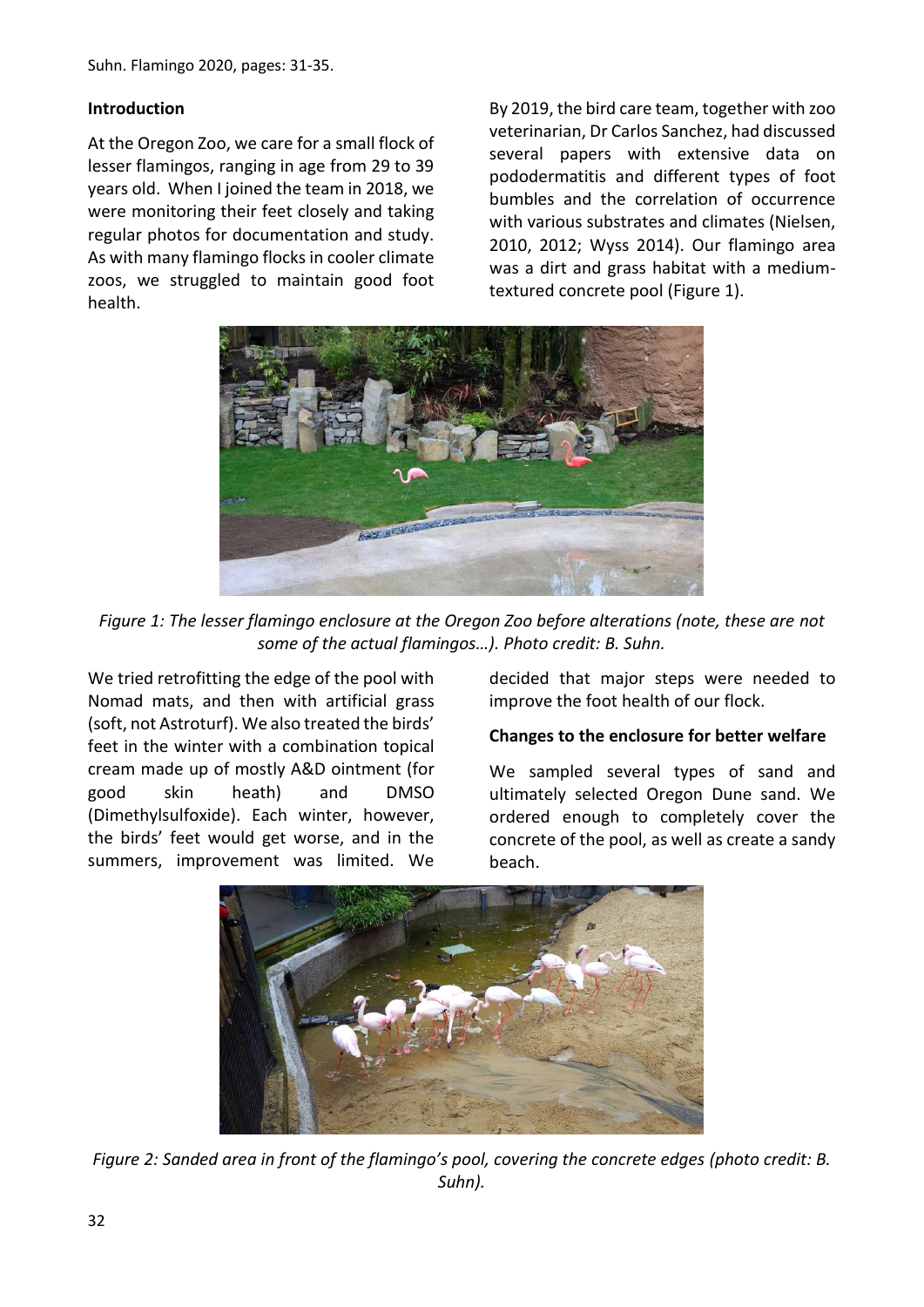Suhn. Flamingo 2020, pages: 31-35.

We also worked with our Life Support Systems team to install a heater that would pull water and heat it to  $21^{\circ}$ C (70°F) before returning it to the pool, providing a gradient of heat all year long and ensuring the pool would never freeze. This also allowed us to let the birds stay outside in colder temperatures than before, which meant less time spent indoors, where the floors were concrete.

Lastly, we modified our holding pool to have a smooth river rock aggregate floor, so even when the birds were inside, they would not be standing in a flat, rough or spongy pool (Figure 3). According to the papers we studied, the best solid flooring for our birds' feet was a smooth but uneven surface.



*Figure 3: New substrate used for the lesser flamingo's indoor pool (photo credit: B. Suhn).*

Post-planning and after finalising logistics, the project was organized, and in May 2019, installation of sand, heating and the new holding pool were completed. We kept most of the sand away from the lowest point of the pool to keep our drain system (and Life Support Systems team!) happy. The pool is deep enough at one end so that the lesser flamingos cannot touch the bottom when the pool is full, so leaving this part mostly bare of sand had no effect on the birds' feet but did encourage swimming, which is a natural behaviour for this species.

#### **Monitoring and evaluation**

We continued to take regular photos to continue the close monitoring of their feet. In a year, the improvement in all types of bumble is marked. The photos on the left were taken May 2019, and the ones on the right were taken July 2020. We still take regular photographs of the birds' feet, but we have cut back from bi-monthly to semi-annually.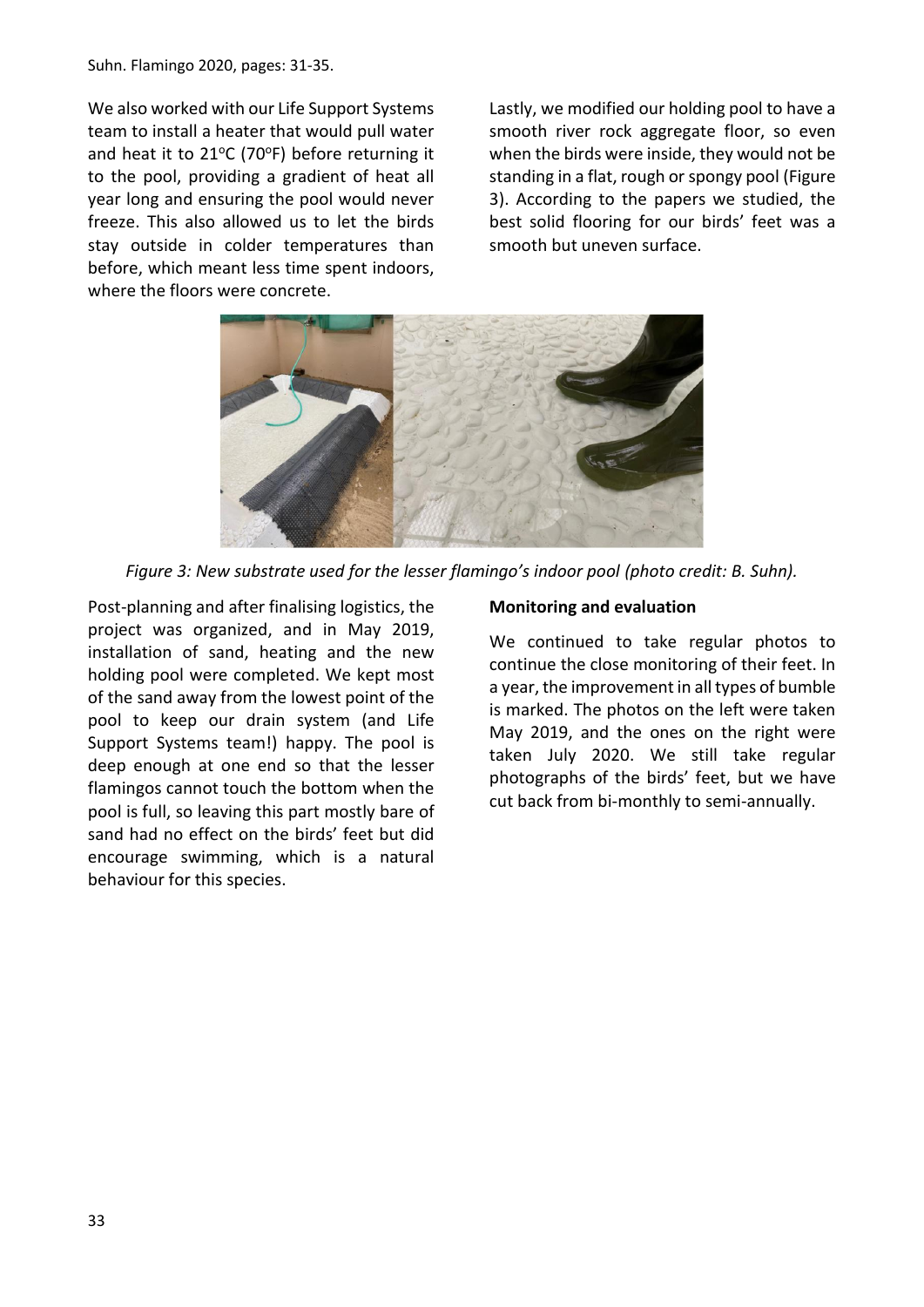

*Figure 4: Examples of changes to foot health and condition pre-enclosure change (left) and after the enclosure changes (right). Photo credit: B. Suhn.*

We continue to work on sand maintenance and have had the sand removed and replaced in August 2020. Most likely we will need to continue to replace the old sand once a year. We also continue to modify our drain setup to ensure as little sand as possible ends up in our drain and filtration system. We added some sand to our indoor rooms to cover the concrete flooring around the holding pool as well.

#### **Conclusion**

While the project was labour intensive and takes some effort to maintain to ensure all enclosure features remain in working order and keep their benefits for the birds, the results are well worth it. In August 2019, we added five juvenile greater flamingos to the exhibit, and as of July 2020 they had not developed any signs of pododermatitis or unnatural changes to foot condition (Figure 5).



*Figure 5: Photo condition of a juvenile greater flamingo, living in the altered enclosure and showing evidence that the enclosure enables maintenance of excellent foot health (photo credit: B. Suhn).*